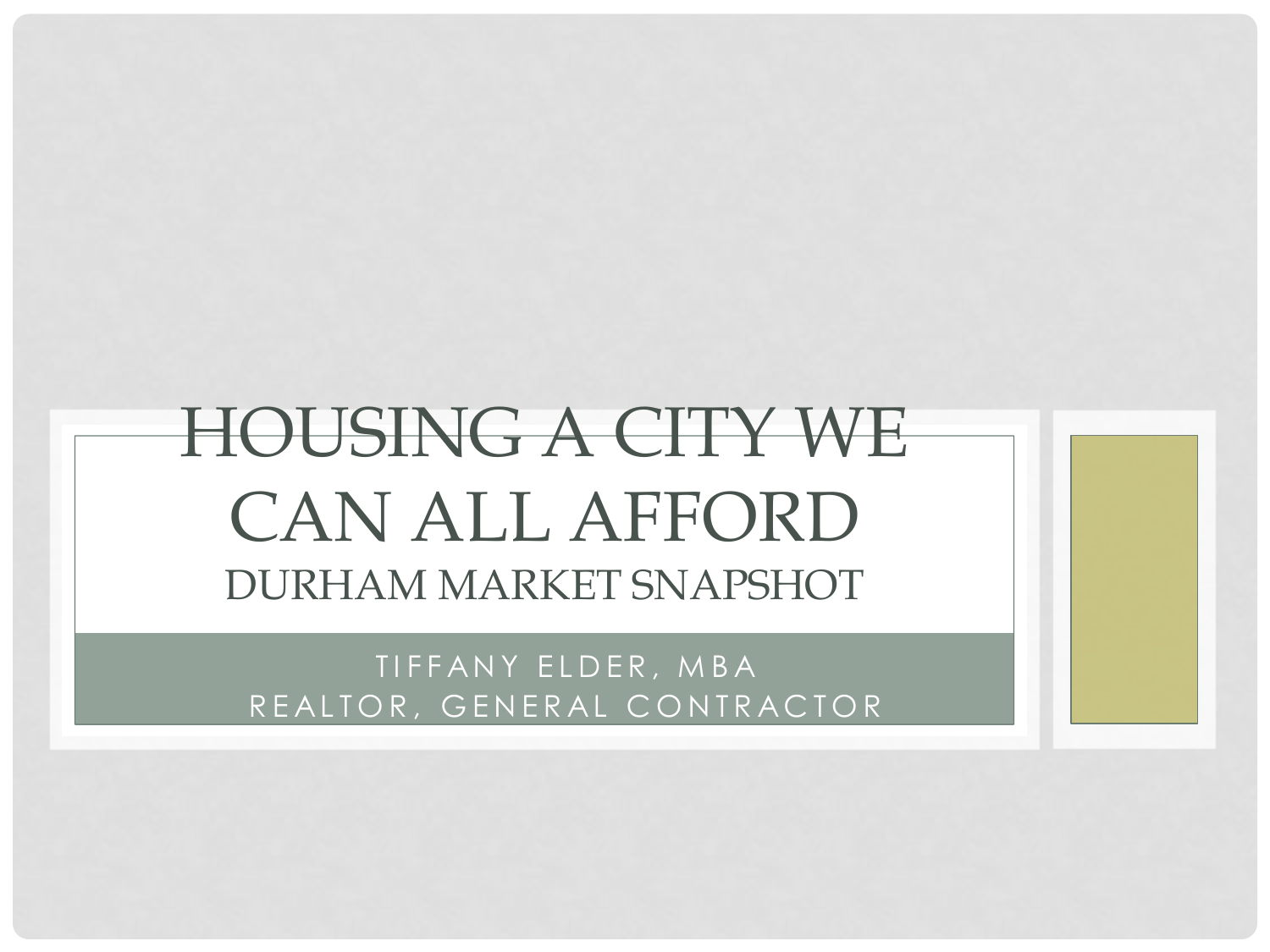#### FORCES AT PLAY

- Low interest rates
- Increased construction costs
- Lack of inventory (supply)
- Influx of new residents (demand)
- New residents bringing higher incomes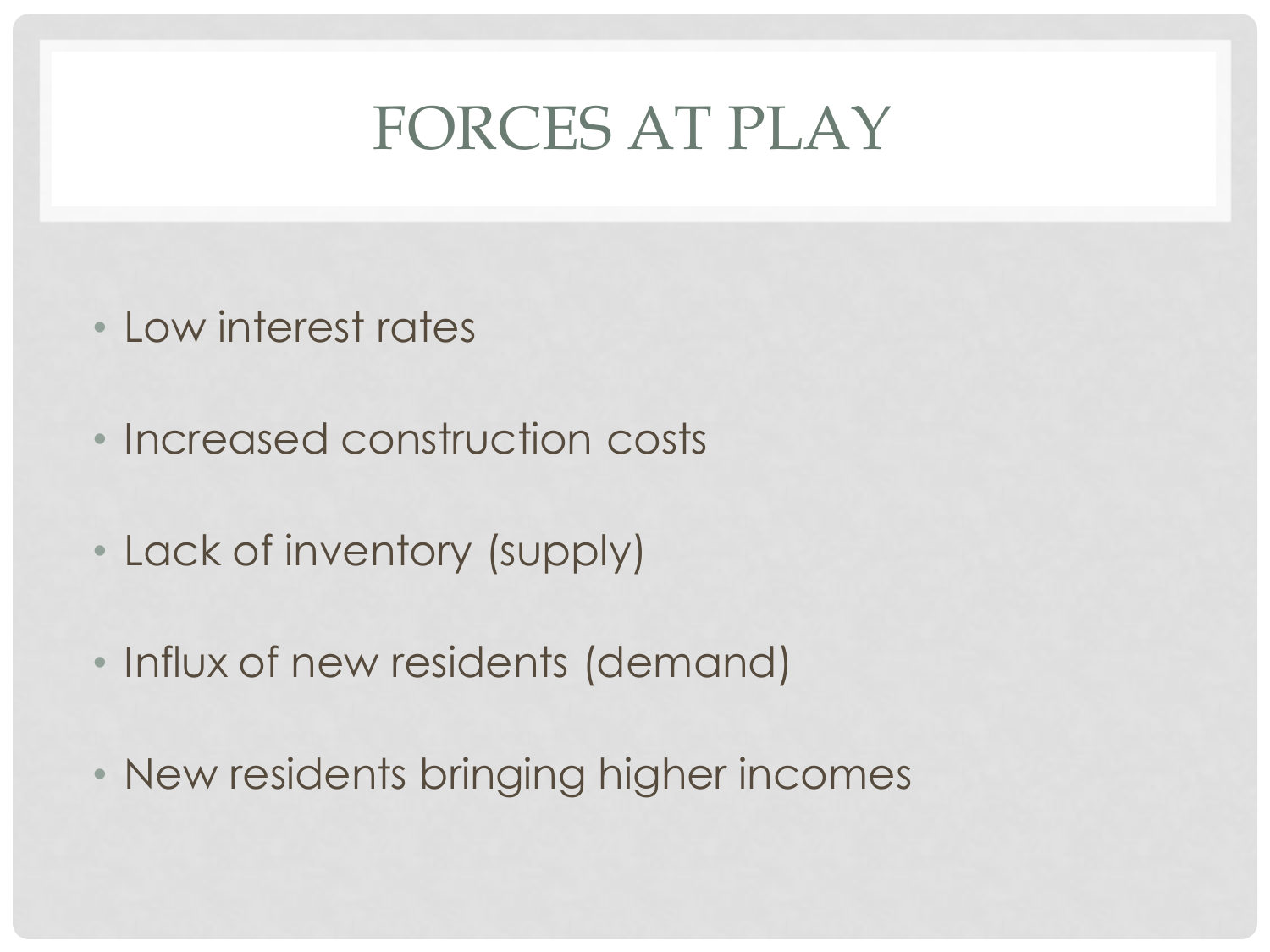# LOW INTEREST RATES

| <b>Annual Averages</b> |        |      |        |      |       |      |       | <b>Monthly Averages</b> |       |
|------------------------|--------|------|--------|------|-------|------|-------|-------------------------|-------|
| 1972                   | 7.38%  | 1985 | 12.43% | 1998 | 6.94% | 2011 | 4.45% | 2020 January            | 3.62% |
| 1973                   | 8.04%  | 1986 | 10.19% | 1999 | 7.44% | 2012 | 3.66% | February                | 3.47% |
| 1974                   | 9.19%  | 1987 | 10.21% | 2000 | 8.05% | 2013 | 3.98% | March                   | 3.45% |
| 1975                   | 9.05%  | 1988 | 10.34% | 2001 | 6.97% | 2014 | 4.17% | April                   | 3.31% |
| 1976                   | 8.87%  | 1989 | 10.32% | 2002 | 6.54% | 2015 | 3.85% | May                     | 3.23% |
| 1977                   | 8.85%  | 1990 | 10.13% | 2003 | 5.83% | 2016 | 3.65% | June                    | 3.16% |
| 1978                   | 9.64%  | 1991 | 9.25%  | 2004 | 5.84% | 2017 | 3.99% | July                    | 3.02% |
| 1979                   | 11.20% | 1992 | 8.39%  | 2005 | 5.87% | 2018 | 4.54% | August                  | 2.94% |
| 1980                   | 13.74% | 1993 | 7.31%  | 2006 | 6.41% | 2019 | 3.94% | September               | 2.89% |
| 1981                   | 16.63% | 1994 | 8.38%  | 2007 | 6.34% | 2020 | 3.11% | October                 | 2.83% |
| 1982                   | 16.04% | 1995 | 7.93%  | 2008 | 6.03% |      |       | November                | 2.77% |
| 1983                   | 13.24% | 1996 | 7.81%  | 2009 | 5.04% |      |       | December                | 2.68% |
| 1984                   | 13.88% | 1997 | 7.60%  | 2010 | 4.69% |      |       | 2021 January            | 2.74% |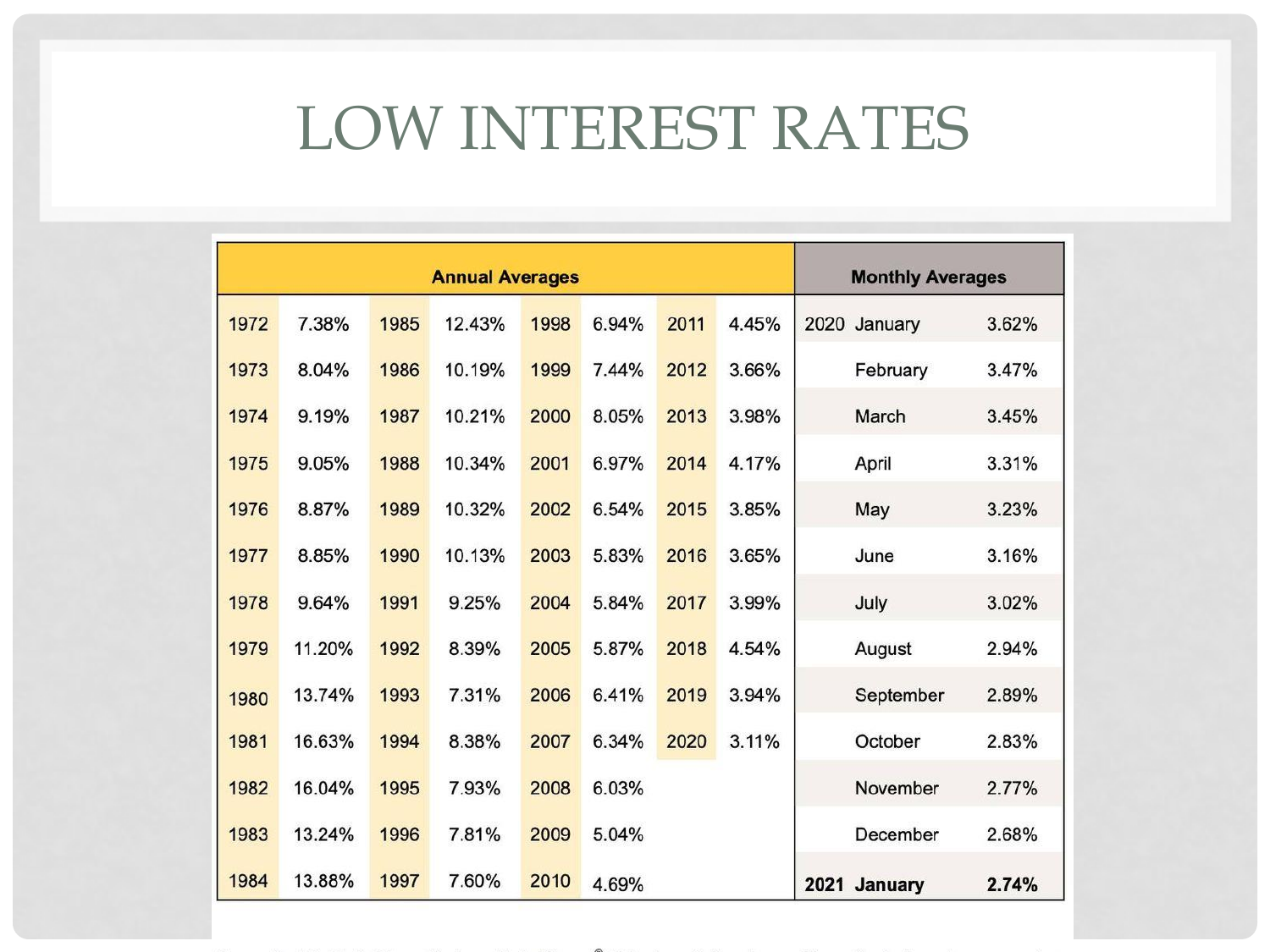## INCREASED CONSTRUCTION COSTS



NAHBNOW.COM

Record-High Lumber Prices Add \$24K to the Price of a **New Home**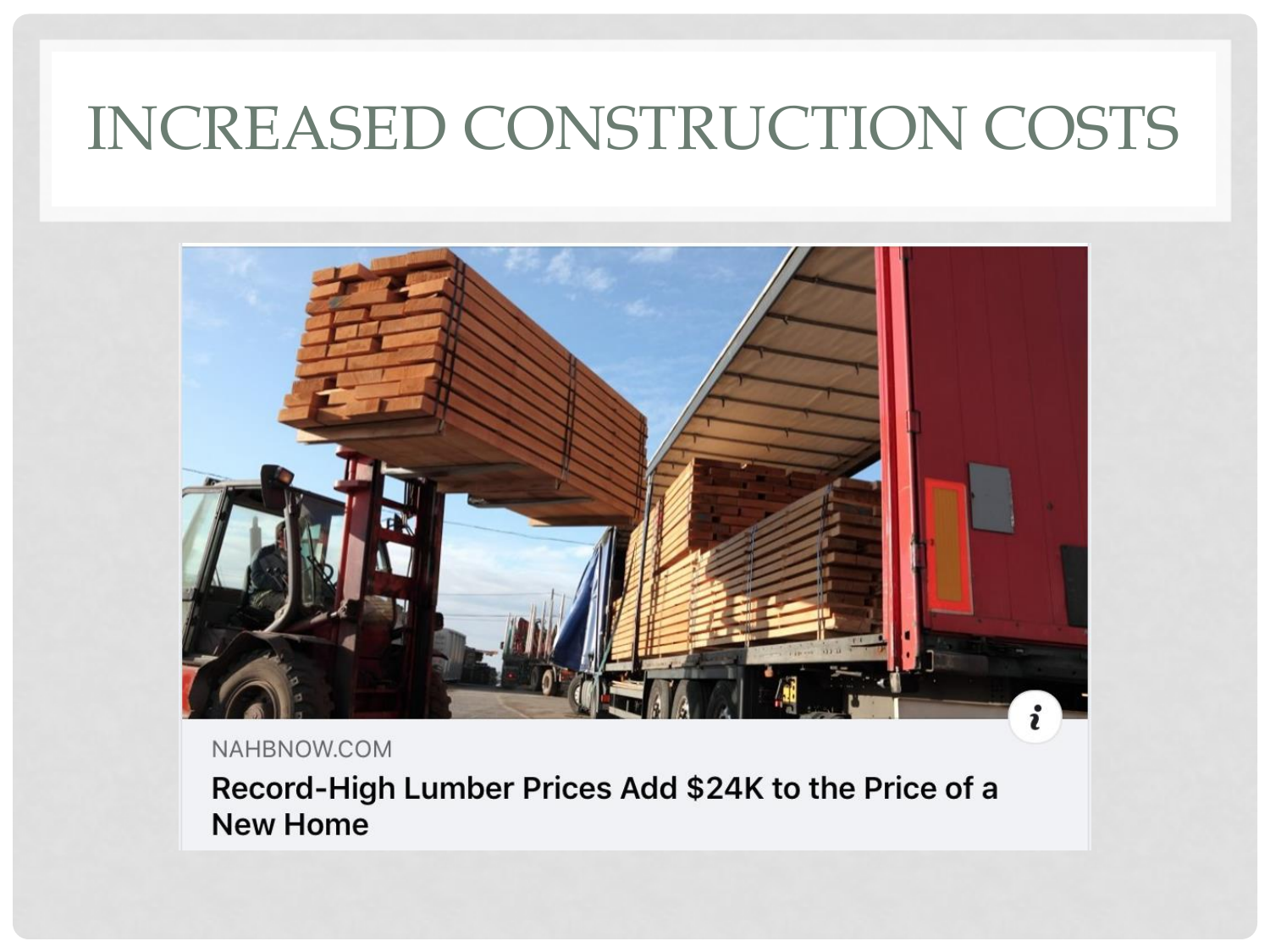## LACK OF INVENTORY

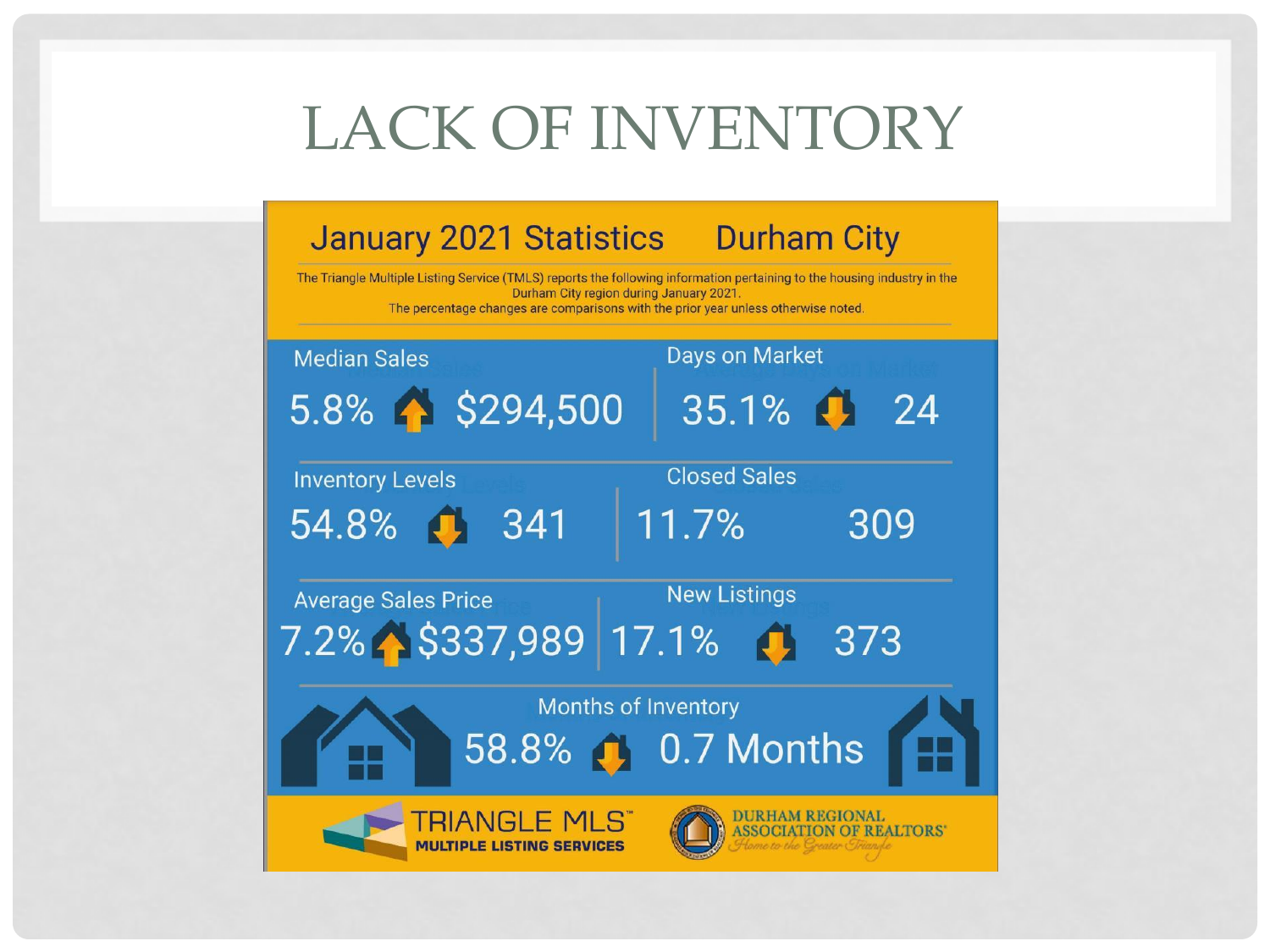## RECENT EMPLOYMENT HEADLINES

- **Biotech picks Durham for 878-job, \$61 million expansion "**Average minimum wages for the new jobs will be \$96,500…"
- **Clorox to expand in Durham, create158 jobs** as it relocates business unit. "Minimum average salaries are expected to be in excess of \$120,000."
- **Company eyeing 200-job expansion in Durham leases 187K SF for manufacturing facility. "**According to the N.C. Department of Commerce, the jobswill pay average wages of \$119,751".
- **Manufacturer selects Durham for \$50 million investment, 150 jobs**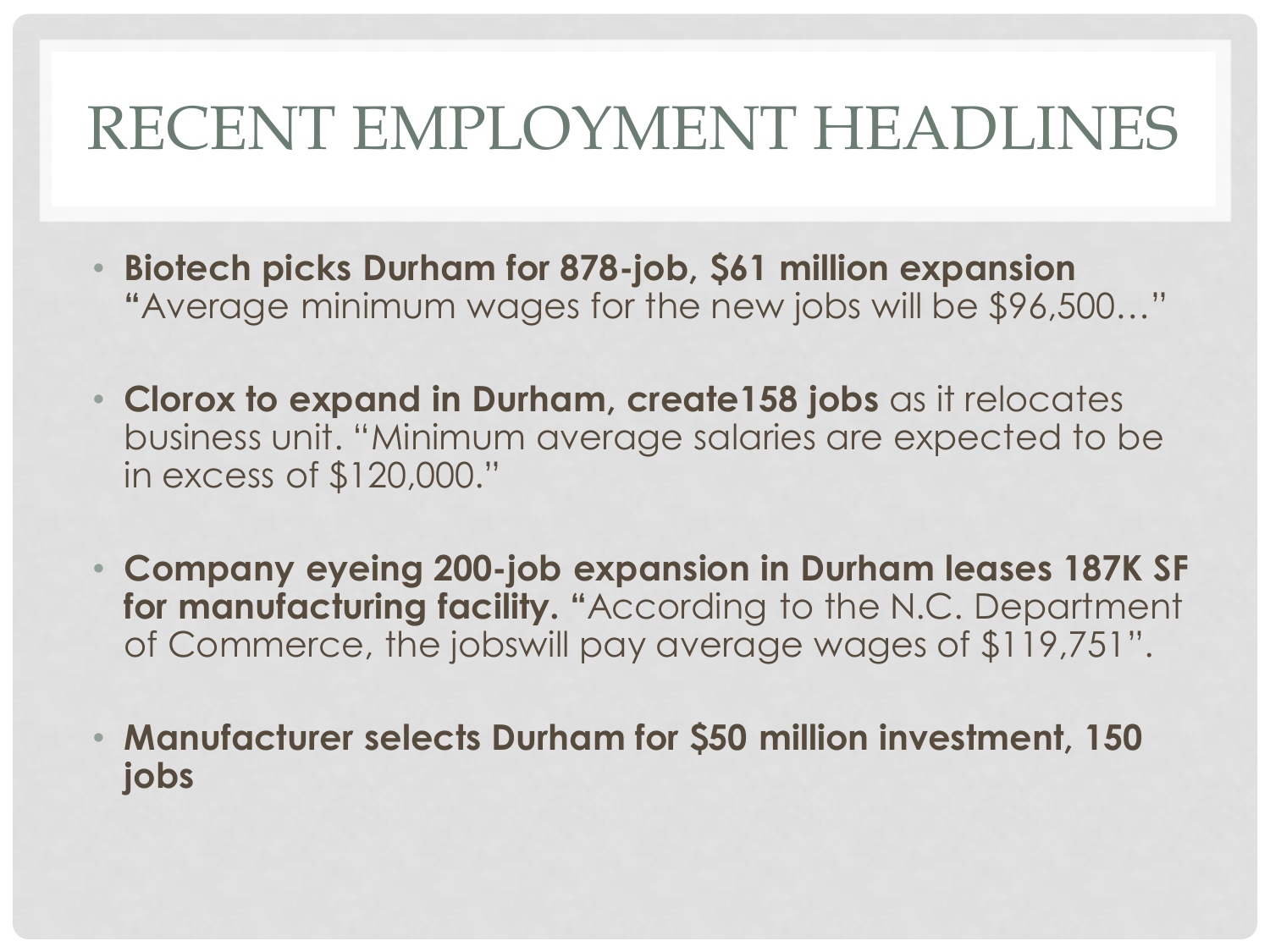## TAKEAWAYS

- The Durham market is moving forward swiftly, due to multiple factors.
- Residents who own should understand the value of their property.
- Residents who want to own should consider putting things in order, so they are in position to become owners.
- Rental market has high competition as well.
	- You're paying someone's mortgage…it may as well be your own.
	- To secure long-term viability, it is important for members in the community to OWN residential and commercial spaces.